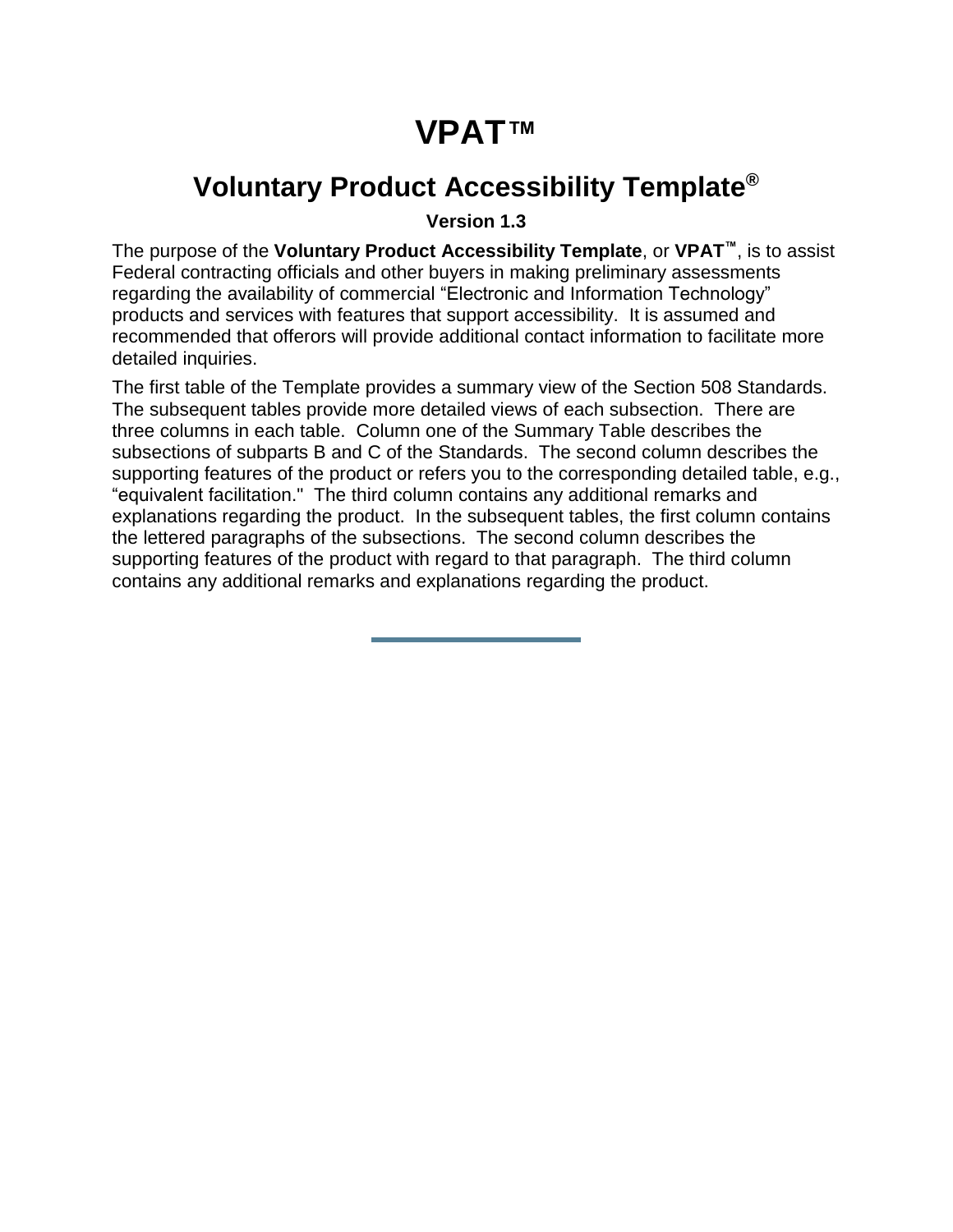#### **Date:** 19 January 2017 **Name of Product:** Voxler 4 **Contact for more Information (name/phone/email):** 1-303-279-1021 or sales@goldensoftware.com

### *Summary Table*

## **VPAT™**

## **Voluntary Product Accessibility Template®**

| Criteria                                                                  | <b>Applicability</b> | <b>Compliance</b>        |
|---------------------------------------------------------------------------|----------------------|--------------------------|
| Section 1194.21 Software Applications<br>and Operating Systems            | Applicable           | Supports with exceptions |
| Section 1194.22 Web-based Internet<br><b>Information and Applications</b> | Not applicable       |                          |
| Section 1194.23 Telecommunications<br>Products                            | Not applicable       |                          |
| Section 1194.24 Video and Multi-media<br>Products                         | Not applicable       |                          |
| Section 1194.25 Self-Contained, Closed<br>Products                        | Not applicable       |                          |
| Section 1194.26 Desktop and Portable<br>Computers                         | Not applicable       |                          |
| Section 1194.31 Functional<br><b>Performance Criteria</b>                 | Applicable           | Supports with exceptions |
| Section 1194.41 Information,<br><b>Documentation and Support</b>          | Applicable           | Supports with exceptions |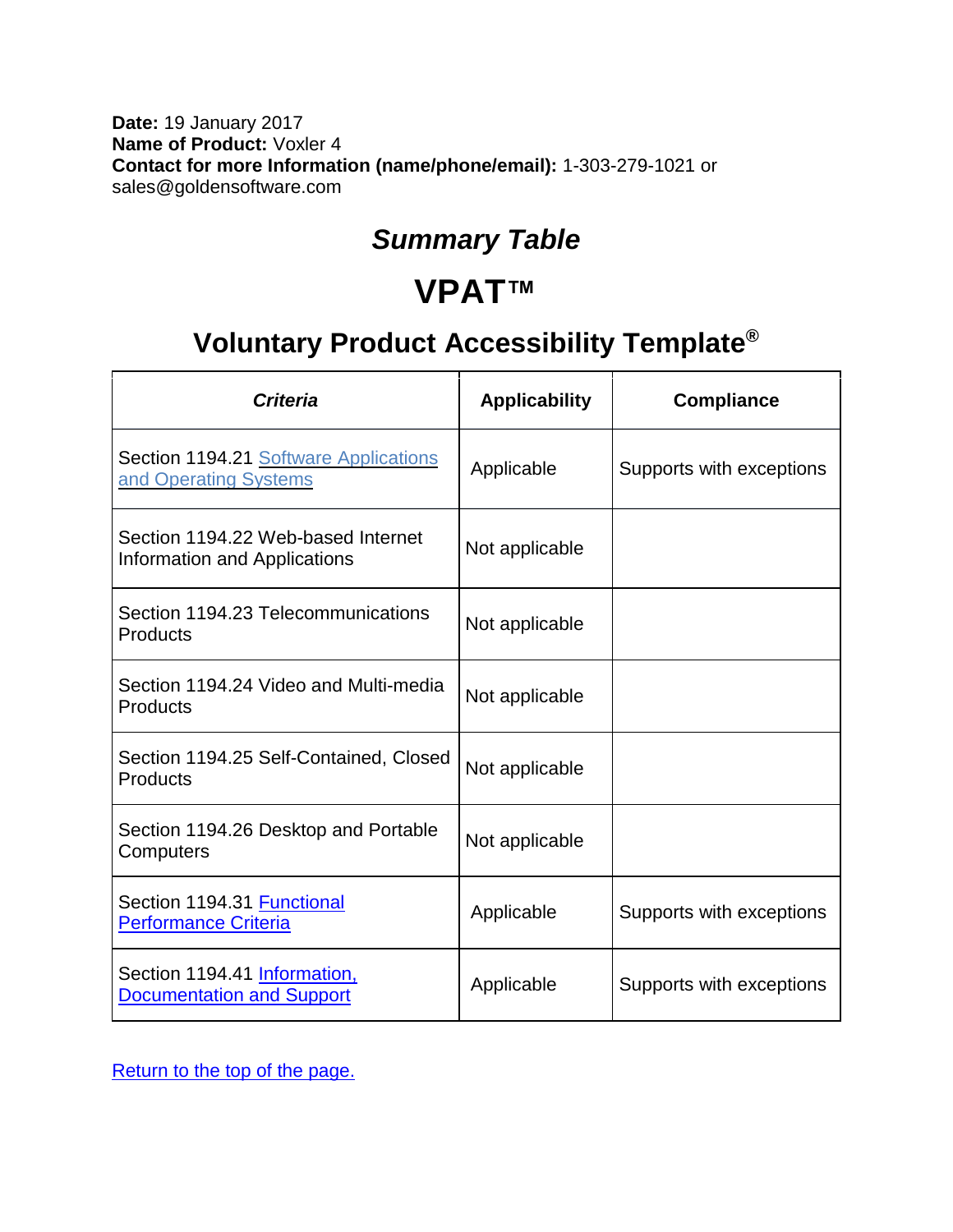### <span id="page-2-0"></span>*Section 1194.21 Software Applications and Operating Systems – Detail*

## **VPAT™**

## **Voluntary Product Accessibility Template®**

| <b>Criteria</b>                                                                                                                                                                                                                                                                                                                                                                                                                                                                                                                                                                                   | <b>Supporting</b><br><b>Features</b>                                        | <b>Remarks and explanations</b>                                                                                                                                                                                                                                               |
|---------------------------------------------------------------------------------------------------------------------------------------------------------------------------------------------------------------------------------------------------------------------------------------------------------------------------------------------------------------------------------------------------------------------------------------------------------------------------------------------------------------------------------------------------------------------------------------------------|-----------------------------------------------------------------------------|-------------------------------------------------------------------------------------------------------------------------------------------------------------------------------------------------------------------------------------------------------------------------------|
| (a) When software is designed to run<br>on a system that has a keyboard,<br>product functions shall be<br>executable from a keyboard where<br>the function itself or the result of<br>performing a function can be<br>discerned textually.                                                                                                                                                                                                                                                                                                                                                        | <b>Viewer: Supports</b><br>with exceptions<br>Worksheet:<br><b>Supports</b> | Nearly all commands and<br>functions are keyboard<br>accessible through the<br>application menu or<br>shortcuts. See Keyboard<br>Commands.<br>Additionally, some dialog<br>controls, such as colormap<br>anchor node selection, are<br>not operable with a keyboard<br>alone. |
| (b) Applications shall not disrupt or<br>disable activated features of other<br>products that are identified as<br>accessibility features, where those<br>features are developed and<br>documented according to industry<br>standards. Applications also shall<br>not disrupt or disable activated<br>features of any operating system<br>that are identified as accessibility<br>features where the application<br>programming interface for those<br>accessibility features has been<br>documented by the manufacturer of<br>the operating system and is<br>available to the product developer. | <b>Supports</b>                                                             | Our products do not disrupt<br>the operating system<br>functionality as a rule.                                                                                                                                                                                               |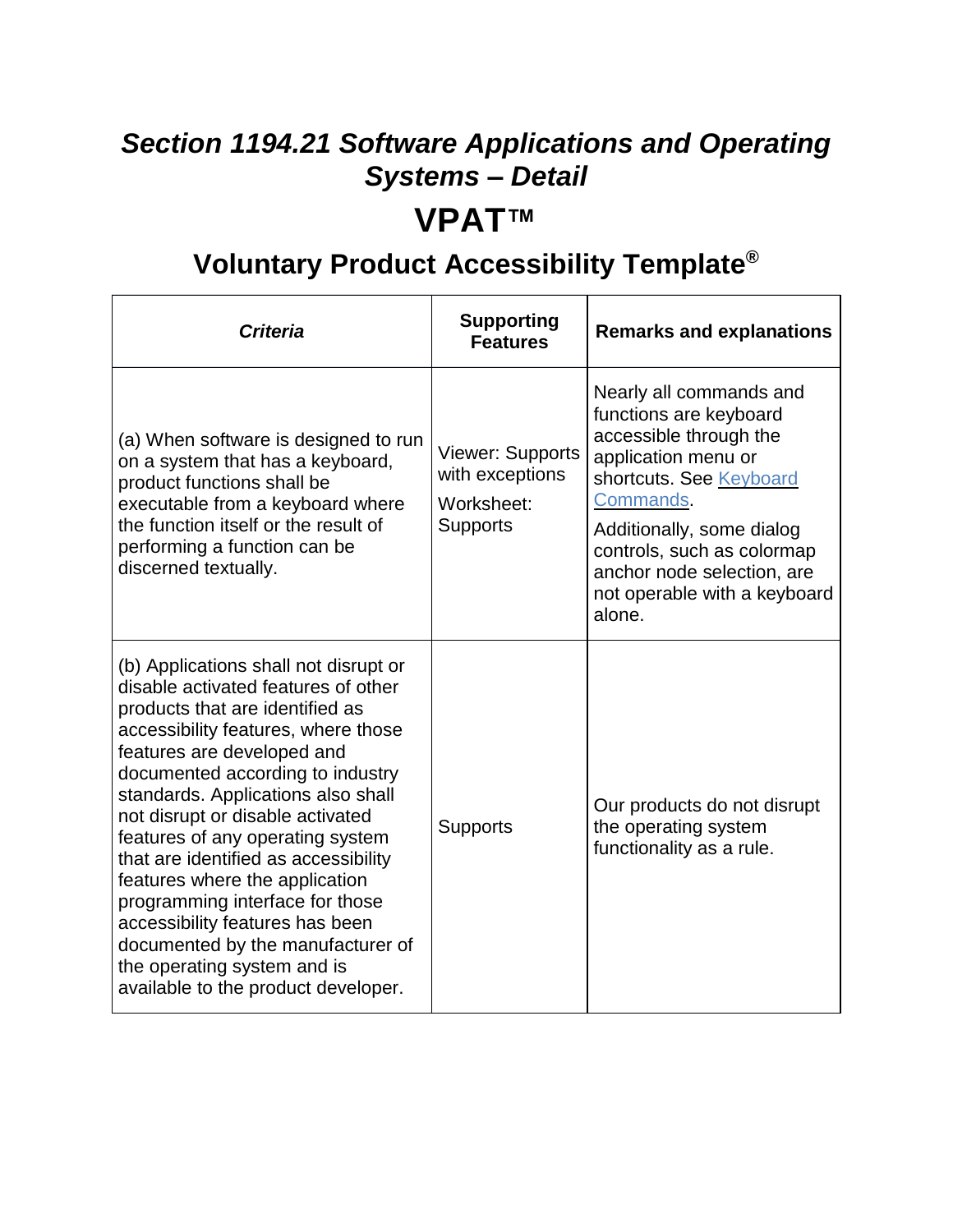| (c) A well-defined on-screen<br>indication of the current focus shall<br>be provided that moves among<br>interactive interface elements as the<br>input focus changes. The focus shall<br>be programmatically exposed so that<br>Assistive Technology can track focus<br>and focus changes.                | <b>Supports</b>             | We use standard Windows<br>focus behavior for all our<br>application windows and<br>dialogs.                                                                                                                               |
|------------------------------------------------------------------------------------------------------------------------------------------------------------------------------------------------------------------------------------------------------------------------------------------------------------|-----------------------------|----------------------------------------------------------------------------------------------------------------------------------------------------------------------------------------------------------------------------|
| (d) Sufficient information about a<br>user interface element including the<br>identity, operation and state of the<br>element shall be available to<br>Assistive Technology. When an<br>image represents a program<br>element, the information conveyed<br>by the image must also be available<br>in text. | Supports with<br>exceptions | The identity, operation, and<br>state is available for many<br>elements. However identity,<br>operation, and state<br>information is not available<br>for some critical items, such<br>as objects in the viewer<br>window. |
| (e) When bitmap images are used to<br>identify controls, status indicators, or<br>other programmatic elements, the<br>meaning assigned to those images<br>shall be consistent throughout an<br>application's performance.                                                                                  | <b>Supports</b>             | All controls are standardized<br>across the Golden Software<br>product suite.                                                                                                                                              |
| (f) Textual information shall be<br>provided through operating system<br>functions for displaying text. The<br>minimum information that shall be<br>made available is text content, text<br>input caret location, and text<br>attributes.                                                                  | <b>Supports</b>             | We use the standard<br>windows API calls to display<br>text.                                                                                                                                                               |
| (g) Applications shall not override<br>user selected contrast and color<br>selections and other individual<br>display attributes.                                                                                                                                                                          | <b>Supports</b>             | Applications do not override<br>user display attributes at any<br>time.<br>Our products respect the<br><b>High Contrast Themes.</b>                                                                                        |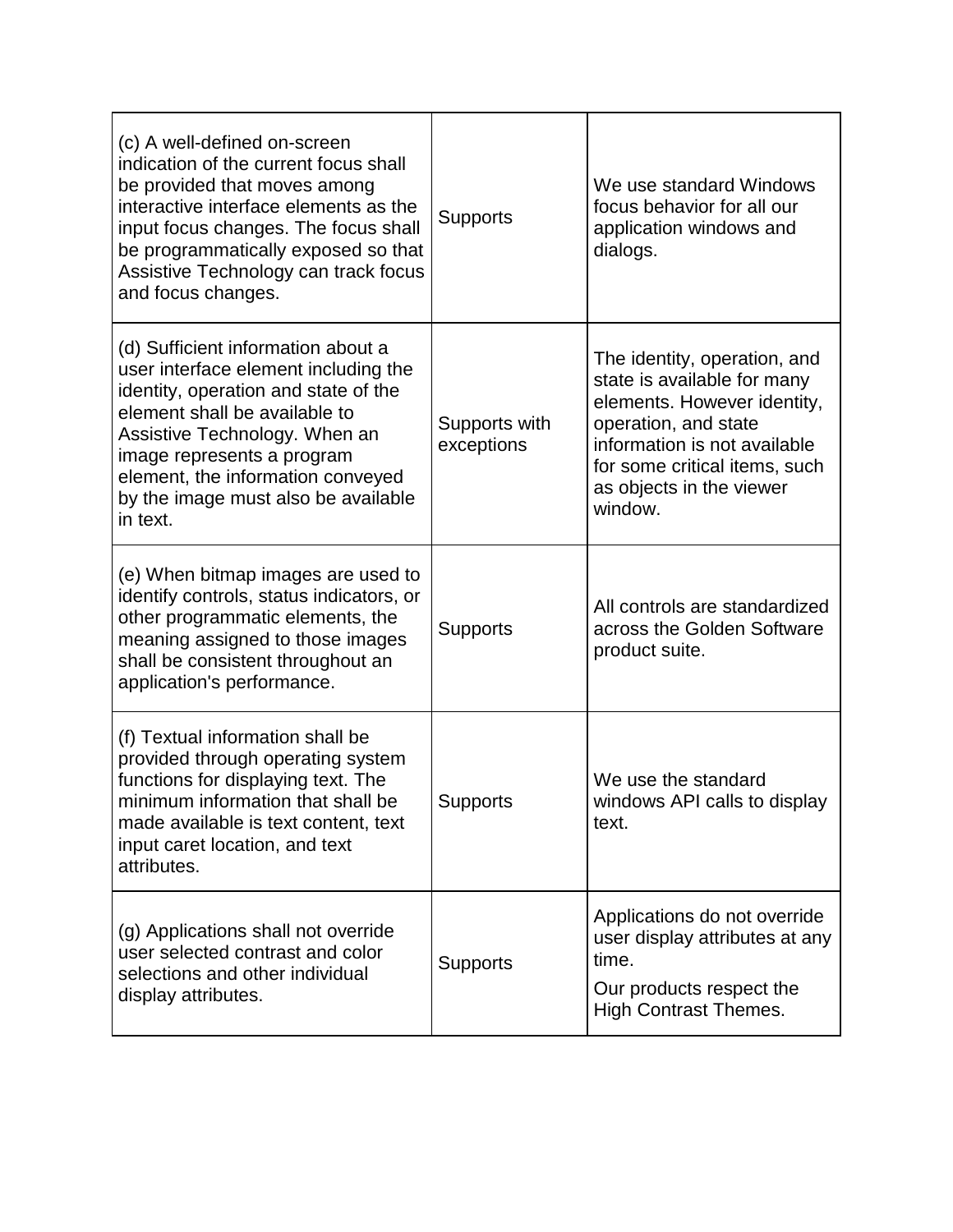<span id="page-4-0"></span>

| (h) When animation is displayed, the<br>information shall be displayable in at<br>least one non-animated presentation<br>mode at the option of the user.                                                                                                         | <b>Supports</b> | Animations are not used.                                                                                                                       |
|------------------------------------------------------------------------------------------------------------------------------------------------------------------------------------------------------------------------------------------------------------------|-----------------|------------------------------------------------------------------------------------------------------------------------------------------------|
| (i) Color coding shall not be used as<br>the only means of conveying<br>information, indicating an action,<br>prompting a response, or<br>distinguishing a visual element.                                                                                       | <b>Supports</b> | Color coding is sparingly<br>used, user customizable,<br>and always accompanied by<br>other descriptive information                            |
| (i) When a product permits a user to<br>adjust color and contrast settings, a<br>variety of color selections capable of<br>producing a range of contrast levels<br>shall be provided.                                                                            | <b>Supports</b> | Regarding the user<br>interface, we offer Microsoft<br>user interface schemes.<br>Regarding application<br>output, we offer all the<br>colors. |
| (k) Software shall not use flashing or<br>blinking text, objects, or other<br>elements having a flash or blink<br>frequency greater than 2 Hz and<br>lower than 55 Hz.                                                                                           | <b>Supports</b> | No flashing objects are<br>used.                                                                                                               |
| (I) When electronic forms are used,<br>the form shall allow people using<br>Assistive Technology to access the<br>information, field elements, and<br>functionality required for completion<br>and submission of the form,<br>including all directions and cues. | <b>Supports</b> | We use standard Windows<br>API controls for our input<br>from users that work with<br>Windows assistive<br>technology by default.              |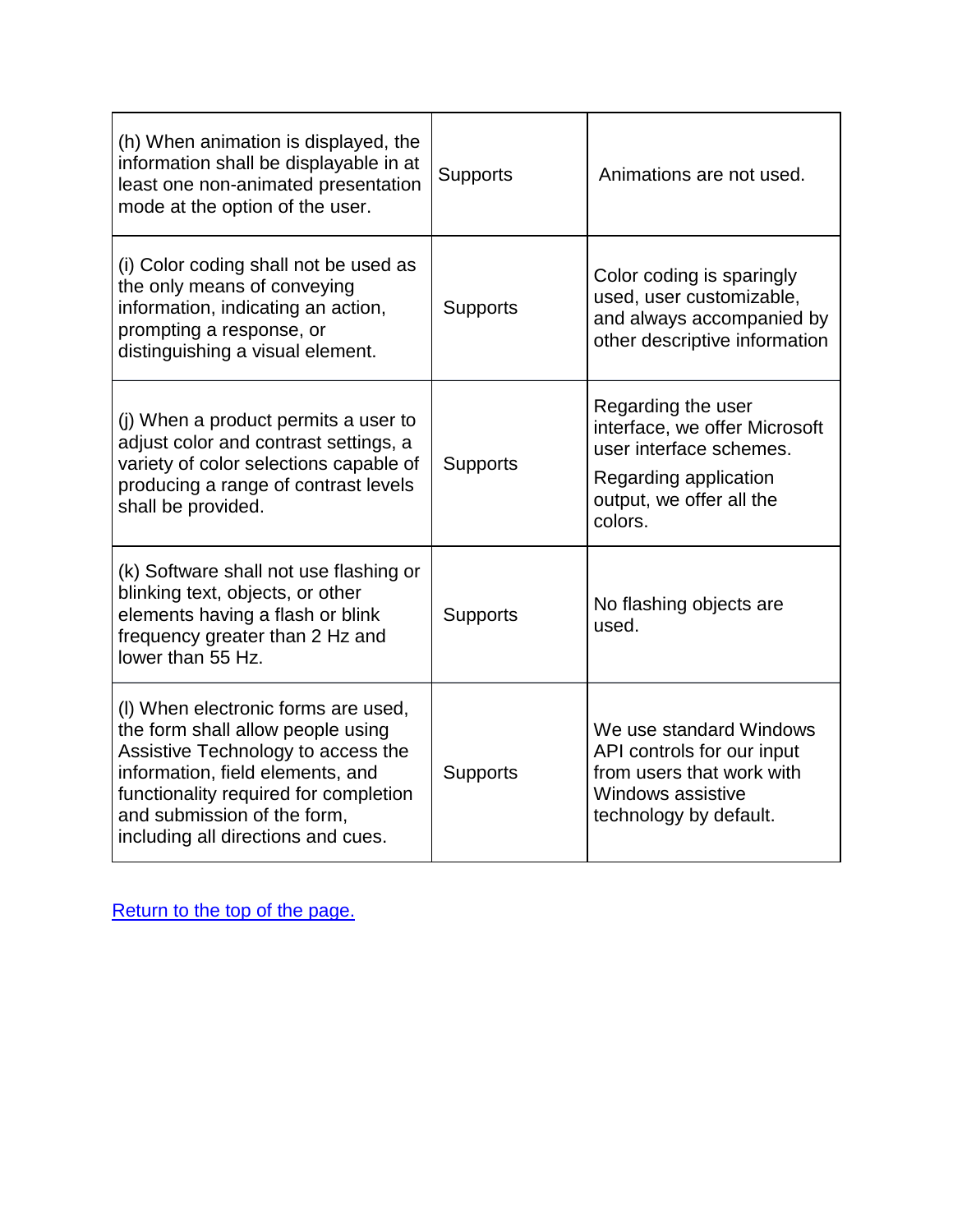# *Section 1194.31 Functional Performance Criteria –*

#### *Detail*

## **VPAT™**

# **Voluntary Product Accessibility Template®**

| <b>Criteria</b>                                                                                                                                                                                                                                                                                                                     | <b>Supporting</b><br><b>Features</b> | <b>Remarks and explanations</b>                                                                |
|-------------------------------------------------------------------------------------------------------------------------------------------------------------------------------------------------------------------------------------------------------------------------------------------------------------------------------------|--------------------------------------|------------------------------------------------------------------------------------------------|
| (a) At least one mode of operation<br>and information retrieval that does<br>not require user vision shall be<br>provided, or support for Assistive<br>Technology used by people who are<br>blind or visually impaired shall be<br>provided.                                                                                        | Does not<br>support                  | Sufficient descriptive<br>information is not available<br>for objects in the viewer<br>window. |
| (b) At least one mode of operation<br>and information retrieval that does<br>not require visual acuity greater than<br>20/70 shall be provided in audio and<br>enlarged print output working<br>together or independently, or support<br>for Assistive Technology used by<br>people who are visually impaired<br>shall be provided. | <b>Supports</b>                      | The use of screen<br>magnifiers is supported.                                                  |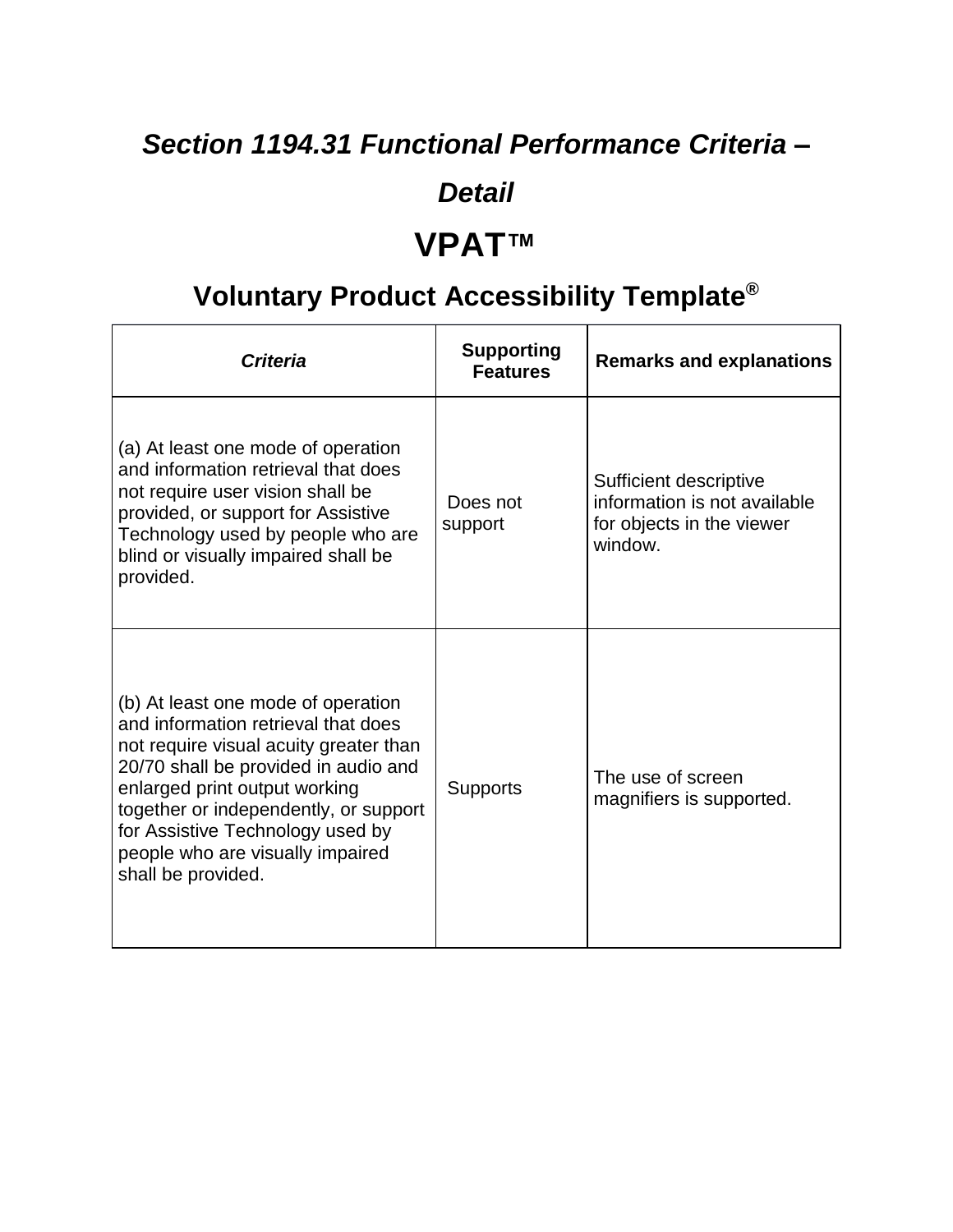| (c) At least one mode of operation<br>and information retrieval that does<br>not require user hearing shall be<br>provided, or support for Assistive<br>Technology used by people who are<br>deaf or hard of hearing shall be<br>provided                    | <b>Supports</b>             | The application user<br>interface does not require<br>user hearing.                                    |
|--------------------------------------------------------------------------------------------------------------------------------------------------------------------------------------------------------------------------------------------------------------|-----------------------------|--------------------------------------------------------------------------------------------------------|
| (d) Where audio information is<br>important for the use of a product, at<br>least one mode of operation and<br>information retrieval shall be provided<br>in an enhanced auditory fashion, or<br>support for assistive hearing devices<br>shall be provided. | <b>Supports</b>             | The application user<br>interface does not require<br>user hearing.                                    |
| (e) At least one mode of operation<br>and information retrieval that does<br>not require user speech shall be<br>provided, or support for Assistive<br>Technology used by people with<br>disabilities shall be provided.                                     | <b>Supports</b>             | The application does not<br>require user speech.                                                       |
| (f) At least one mode of operation<br>and information retrieval that does<br>not require fine motor control or<br>simultaneous actions and that is<br>operable with limited reach and<br>strength shall be provided.                                         | Supports with<br>exceptions | Some dialog controls, such<br>as the colormap anchor<br>node operation, require the<br>use of a mouse. |